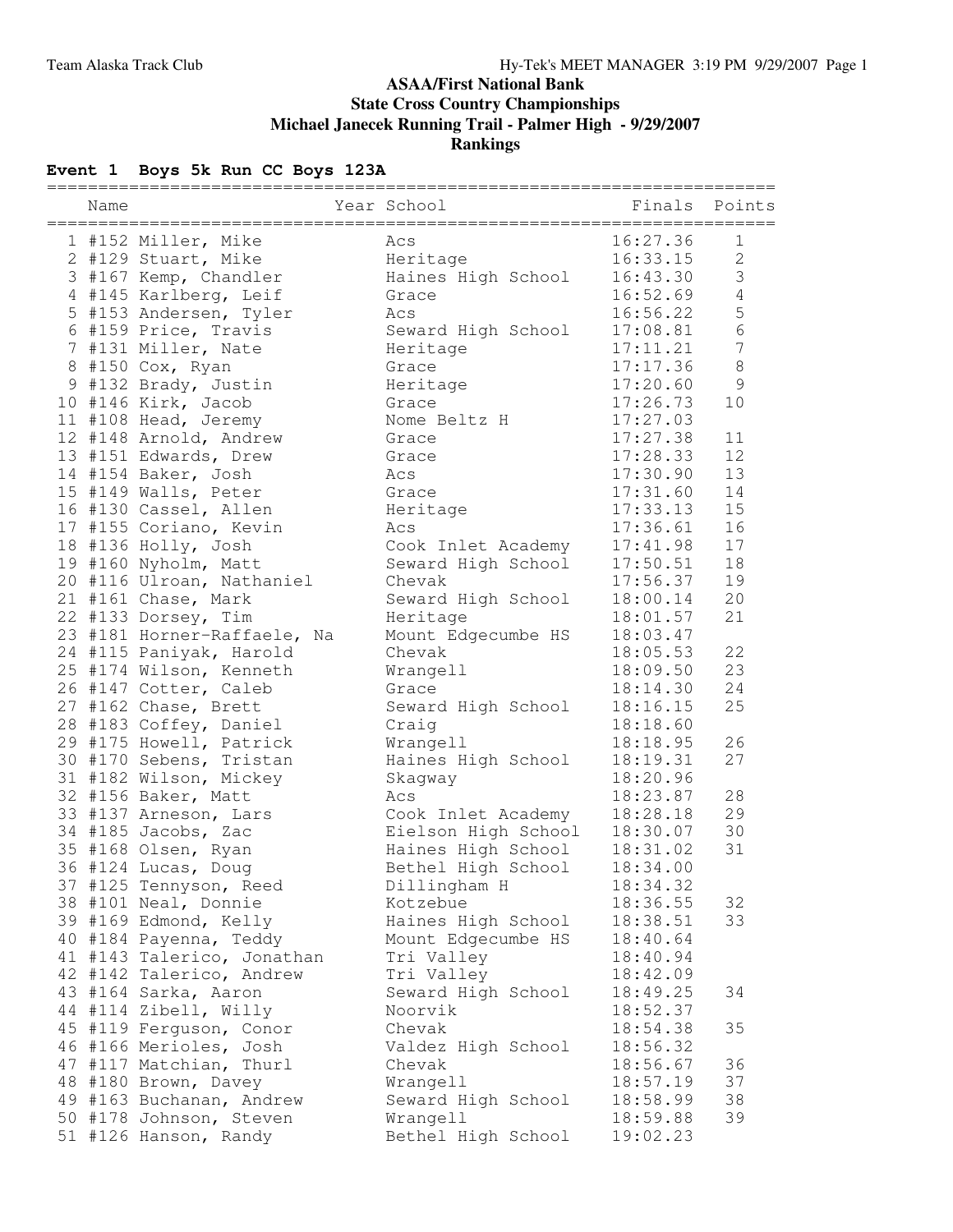#### **ASAA/First National Bank**

**State Cross Country Championships**

**Michael Janecek Running Trail - Palmer High - 9/29/2007**

**Rankings**

| Wrangell 19:03.28<br>40<br>52 #177 Howell, Ryan<br>Ninilchik Hi 19:03.71<br>53 #144 Klapak, Jefferson<br>Wrangell 19:04.23<br>54 #176 Reed, Galen<br>41<br>Chevak 19:06.73<br>Wrangell 19:08.06<br>55 #120 Bennett, Quincy<br>Chevak<br>42<br>56 #179 Wimberley, Rolland<br>43<br>57 #123 Hunter, Jeremy Scammon Bay 19:12.39<br>58 #186 Kazmierczak, Ethan Eielson High School 19:12.69<br>59 #113 Hirt, Joe Barrow High School 19:12.69<br>60 #192 Vogel, Blaine Hutchison 19:15.05<br>61 #157 Charters, Luke Acs 19:1<br>44<br>45<br>46<br>47<br>64 #127 Boskofsky, Randy Port Lions 19:26.84<br>64 #127 Boskofsky, Randy<br>65 #118 Andrews, Brian<br>66 #173 Hamilton, Blake<br>66 #173 Hamilton, Blake<br>67 #112 Field, Tim<br>Noorvik<br>87 #122 John, George<br>70 #103 Outwater, Gerald<br>71 #138 Celak, Zac<br>72 #134 Brady, James<br>72<br>48<br>49<br>50<br>51<br>52<br>53<br>54<br>55<br>77 #110 Russell, Griffin<br>Noorvik 20:16.48<br>77 #10 Russell, Griftin<br>78 #105 West, Andrew<br>79 #193 Hughes, Blake<br>80 #193 Solie, Tyler<br>106 #193 Solie, Tyler<br>106 #193 Solie, Tyler<br>106 Hughes, Blake<br>81 #188 Nutt, Justyn<br>106 Hughes Solie, Tyler<br>106 Hughes Solie,<br>56<br>57<br>58<br>59<br>60<br>61<br>62<br>63<br>64<br>65<br>89 #189 Alich, Jeremiah Kielson High School 21:06.19<br>66<br>90 #128 Aluska, Simeon<br>Toksook Bay<br>21:07.98<br>91 #140 Mesa, Mitch<br>Cook Inlet Academy<br>21:33.19<br>67<br>92 #195 Brown, Caleb<br>Delta High School<br>22:04.03<br>93 #141 Hilbish, Jeremiah<br>Cook Inlet Academy<br>68<br>22:07.84<br>Eielson High School<br>69<br>94 #187 Gould, Nick<br>22:52.28<br>Team Scores<br>==============================<br>5<br>$*6$<br>$*7$<br>$*8$<br>Total<br>2<br>3<br>4<br>Rank Team<br>$\mathbf 1$ |  | Event 1 Boys 5k Run CC Boys 123A |  |  |  |     |
|----------------------------------------------------------------------------------------------------------------------------------------------------------------------------------------------------------------------------------------------------------------------------------------------------------------------------------------------------------------------------------------------------------------------------------------------------------------------------------------------------------------------------------------------------------------------------------------------------------------------------------------------------------------------------------------------------------------------------------------------------------------------------------------------------------------------------------------------------------------------------------------------------------------------------------------------------------------------------------------------------------------------------------------------------------------------------------------------------------------------------------------------------------------------------------------------------------------------------------------------------------------------------------------------------------------------------------------------------------------------------------------------------------------------------------------------------------------------------------------------------------------------------------------------------------------------------------------------------------------------------------------------------------------------------------------------------------------------------------------------------------------------------------------|--|----------------------------------|--|--|--|-----|
|                                                                                                                                                                                                                                                                                                                                                                                                                                                                                                                                                                                                                                                                                                                                                                                                                                                                                                                                                                                                                                                                                                                                                                                                                                                                                                                                                                                                                                                                                                                                                                                                                                                                                                                                                                                        |  |                                  |  |  |  |     |
|                                                                                                                                                                                                                                                                                                                                                                                                                                                                                                                                                                                                                                                                                                                                                                                                                                                                                                                                                                                                                                                                                                                                                                                                                                                                                                                                                                                                                                                                                                                                                                                                                                                                                                                                                                                        |  |                                  |  |  |  |     |
|                                                                                                                                                                                                                                                                                                                                                                                                                                                                                                                                                                                                                                                                                                                                                                                                                                                                                                                                                                                                                                                                                                                                                                                                                                                                                                                                                                                                                                                                                                                                                                                                                                                                                                                                                                                        |  |                                  |  |  |  |     |
|                                                                                                                                                                                                                                                                                                                                                                                                                                                                                                                                                                                                                                                                                                                                                                                                                                                                                                                                                                                                                                                                                                                                                                                                                                                                                                                                                                                                                                                                                                                                                                                                                                                                                                                                                                                        |  |                                  |  |  |  |     |
|                                                                                                                                                                                                                                                                                                                                                                                                                                                                                                                                                                                                                                                                                                                                                                                                                                                                                                                                                                                                                                                                                                                                                                                                                                                                                                                                                                                                                                                                                                                                                                                                                                                                                                                                                                                        |  |                                  |  |  |  |     |
|                                                                                                                                                                                                                                                                                                                                                                                                                                                                                                                                                                                                                                                                                                                                                                                                                                                                                                                                                                                                                                                                                                                                                                                                                                                                                                                                                                                                                                                                                                                                                                                                                                                                                                                                                                                        |  |                                  |  |  |  |     |
|                                                                                                                                                                                                                                                                                                                                                                                                                                                                                                                                                                                                                                                                                                                                                                                                                                                                                                                                                                                                                                                                                                                                                                                                                                                                                                                                                                                                                                                                                                                                                                                                                                                                                                                                                                                        |  |                                  |  |  |  |     |
|                                                                                                                                                                                                                                                                                                                                                                                                                                                                                                                                                                                                                                                                                                                                                                                                                                                                                                                                                                                                                                                                                                                                                                                                                                                                                                                                                                                                                                                                                                                                                                                                                                                                                                                                                                                        |  |                                  |  |  |  |     |
|                                                                                                                                                                                                                                                                                                                                                                                                                                                                                                                                                                                                                                                                                                                                                                                                                                                                                                                                                                                                                                                                                                                                                                                                                                                                                                                                                                                                                                                                                                                                                                                                                                                                                                                                                                                        |  |                                  |  |  |  |     |
|                                                                                                                                                                                                                                                                                                                                                                                                                                                                                                                                                                                                                                                                                                                                                                                                                                                                                                                                                                                                                                                                                                                                                                                                                                                                                                                                                                                                                                                                                                                                                                                                                                                                                                                                                                                        |  |                                  |  |  |  |     |
|                                                                                                                                                                                                                                                                                                                                                                                                                                                                                                                                                                                                                                                                                                                                                                                                                                                                                                                                                                                                                                                                                                                                                                                                                                                                                                                                                                                                                                                                                                                                                                                                                                                                                                                                                                                        |  |                                  |  |  |  |     |
|                                                                                                                                                                                                                                                                                                                                                                                                                                                                                                                                                                                                                                                                                                                                                                                                                                                                                                                                                                                                                                                                                                                                                                                                                                                                                                                                                                                                                                                                                                                                                                                                                                                                                                                                                                                        |  |                                  |  |  |  |     |
|                                                                                                                                                                                                                                                                                                                                                                                                                                                                                                                                                                                                                                                                                                                                                                                                                                                                                                                                                                                                                                                                                                                                                                                                                                                                                                                                                                                                                                                                                                                                                                                                                                                                                                                                                                                        |  |                                  |  |  |  |     |
|                                                                                                                                                                                                                                                                                                                                                                                                                                                                                                                                                                                                                                                                                                                                                                                                                                                                                                                                                                                                                                                                                                                                                                                                                                                                                                                                                                                                                                                                                                                                                                                                                                                                                                                                                                                        |  |                                  |  |  |  |     |
|                                                                                                                                                                                                                                                                                                                                                                                                                                                                                                                                                                                                                                                                                                                                                                                                                                                                                                                                                                                                                                                                                                                                                                                                                                                                                                                                                                                                                                                                                                                                                                                                                                                                                                                                                                                        |  |                                  |  |  |  |     |
|                                                                                                                                                                                                                                                                                                                                                                                                                                                                                                                                                                                                                                                                                                                                                                                                                                                                                                                                                                                                                                                                                                                                                                                                                                                                                                                                                                                                                                                                                                                                                                                                                                                                                                                                                                                        |  |                                  |  |  |  |     |
|                                                                                                                                                                                                                                                                                                                                                                                                                                                                                                                                                                                                                                                                                                                                                                                                                                                                                                                                                                                                                                                                                                                                                                                                                                                                                                                                                                                                                                                                                                                                                                                                                                                                                                                                                                                        |  |                                  |  |  |  |     |
|                                                                                                                                                                                                                                                                                                                                                                                                                                                                                                                                                                                                                                                                                                                                                                                                                                                                                                                                                                                                                                                                                                                                                                                                                                                                                                                                                                                                                                                                                                                                                                                                                                                                                                                                                                                        |  |                                  |  |  |  |     |
|                                                                                                                                                                                                                                                                                                                                                                                                                                                                                                                                                                                                                                                                                                                                                                                                                                                                                                                                                                                                                                                                                                                                                                                                                                                                                                                                                                                                                                                                                                                                                                                                                                                                                                                                                                                        |  |                                  |  |  |  |     |
|                                                                                                                                                                                                                                                                                                                                                                                                                                                                                                                                                                                                                                                                                                                                                                                                                                                                                                                                                                                                                                                                                                                                                                                                                                                                                                                                                                                                                                                                                                                                                                                                                                                                                                                                                                                        |  |                                  |  |  |  |     |
|                                                                                                                                                                                                                                                                                                                                                                                                                                                                                                                                                                                                                                                                                                                                                                                                                                                                                                                                                                                                                                                                                                                                                                                                                                                                                                                                                                                                                                                                                                                                                                                                                                                                                                                                                                                        |  |                                  |  |  |  |     |
|                                                                                                                                                                                                                                                                                                                                                                                                                                                                                                                                                                                                                                                                                                                                                                                                                                                                                                                                                                                                                                                                                                                                                                                                                                                                                                                                                                                                                                                                                                                                                                                                                                                                                                                                                                                        |  |                                  |  |  |  |     |
|                                                                                                                                                                                                                                                                                                                                                                                                                                                                                                                                                                                                                                                                                                                                                                                                                                                                                                                                                                                                                                                                                                                                                                                                                                                                                                                                                                                                                                                                                                                                                                                                                                                                                                                                                                                        |  |                                  |  |  |  |     |
|                                                                                                                                                                                                                                                                                                                                                                                                                                                                                                                                                                                                                                                                                                                                                                                                                                                                                                                                                                                                                                                                                                                                                                                                                                                                                                                                                                                                                                                                                                                                                                                                                                                                                                                                                                                        |  |                                  |  |  |  |     |
|                                                                                                                                                                                                                                                                                                                                                                                                                                                                                                                                                                                                                                                                                                                                                                                                                                                                                                                                                                                                                                                                                                                                                                                                                                                                                                                                                                                                                                                                                                                                                                                                                                                                                                                                                                                        |  |                                  |  |  |  |     |
|                                                                                                                                                                                                                                                                                                                                                                                                                                                                                                                                                                                                                                                                                                                                                                                                                                                                                                                                                                                                                                                                                                                                                                                                                                                                                                                                                                                                                                                                                                                                                                                                                                                                                                                                                                                        |  |                                  |  |  |  |     |
|                                                                                                                                                                                                                                                                                                                                                                                                                                                                                                                                                                                                                                                                                                                                                                                                                                                                                                                                                                                                                                                                                                                                                                                                                                                                                                                                                                                                                                                                                                                                                                                                                                                                                                                                                                                        |  |                                  |  |  |  |     |
|                                                                                                                                                                                                                                                                                                                                                                                                                                                                                                                                                                                                                                                                                                                                                                                                                                                                                                                                                                                                                                                                                                                                                                                                                                                                                                                                                                                                                                                                                                                                                                                                                                                                                                                                                                                        |  |                                  |  |  |  |     |
|                                                                                                                                                                                                                                                                                                                                                                                                                                                                                                                                                                                                                                                                                                                                                                                                                                                                                                                                                                                                                                                                                                                                                                                                                                                                                                                                                                                                                                                                                                                                                                                                                                                                                                                                                                                        |  |                                  |  |  |  |     |
|                                                                                                                                                                                                                                                                                                                                                                                                                                                                                                                                                                                                                                                                                                                                                                                                                                                                                                                                                                                                                                                                                                                                                                                                                                                                                                                                                                                                                                                                                                                                                                                                                                                                                                                                                                                        |  |                                  |  |  |  |     |
|                                                                                                                                                                                                                                                                                                                                                                                                                                                                                                                                                                                                                                                                                                                                                                                                                                                                                                                                                                                                                                                                                                                                                                                                                                                                                                                                                                                                                                                                                                                                                                                                                                                                                                                                                                                        |  |                                  |  |  |  |     |
|                                                                                                                                                                                                                                                                                                                                                                                                                                                                                                                                                                                                                                                                                                                                                                                                                                                                                                                                                                                                                                                                                                                                                                                                                                                                                                                                                                                                                                                                                                                                                                                                                                                                                                                                                                                        |  |                                  |  |  |  |     |
|                                                                                                                                                                                                                                                                                                                                                                                                                                                                                                                                                                                                                                                                                                                                                                                                                                                                                                                                                                                                                                                                                                                                                                                                                                                                                                                                                                                                                                                                                                                                                                                                                                                                                                                                                                                        |  |                                  |  |  |  |     |
|                                                                                                                                                                                                                                                                                                                                                                                                                                                                                                                                                                                                                                                                                                                                                                                                                                                                                                                                                                                                                                                                                                                                                                                                                                                                                                                                                                                                                                                                                                                                                                                                                                                                                                                                                                                        |  |                                  |  |  |  |     |
|                                                                                                                                                                                                                                                                                                                                                                                                                                                                                                                                                                                                                                                                                                                                                                                                                                                                                                                                                                                                                                                                                                                                                                                                                                                                                                                                                                                                                                                                                                                                                                                                                                                                                                                                                                                        |  |                                  |  |  |  |     |
|                                                                                                                                                                                                                                                                                                                                                                                                                                                                                                                                                                                                                                                                                                                                                                                                                                                                                                                                                                                                                                                                                                                                                                                                                                                                                                                                                                                                                                                                                                                                                                                                                                                                                                                                                                                        |  |                                  |  |  |  |     |
|                                                                                                                                                                                                                                                                                                                                                                                                                                                                                                                                                                                                                                                                                                                                                                                                                                                                                                                                                                                                                                                                                                                                                                                                                                                                                                                                                                                                                                                                                                                                                                                                                                                                                                                                                                                        |  |                                  |  |  |  |     |
|                                                                                                                                                                                                                                                                                                                                                                                                                                                                                                                                                                                                                                                                                                                                                                                                                                                                                                                                                                                                                                                                                                                                                                                                                                                                                                                                                                                                                                                                                                                                                                                                                                                                                                                                                                                        |  |                                  |  |  |  |     |
|                                                                                                                                                                                                                                                                                                                                                                                                                                                                                                                                                                                                                                                                                                                                                                                                                                                                                                                                                                                                                                                                                                                                                                                                                                                                                                                                                                                                                                                                                                                                                                                                                                                                                                                                                                                        |  |                                  |  |  |  |     |
|                                                                                                                                                                                                                                                                                                                                                                                                                                                                                                                                                                                                                                                                                                                                                                                                                                                                                                                                                                                                                                                                                                                                                                                                                                                                                                                                                                                                                                                                                                                                                                                                                                                                                                                                                                                        |  |                                  |  |  |  |     |
|                                                                                                                                                                                                                                                                                                                                                                                                                                                                                                                                                                                                                                                                                                                                                                                                                                                                                                                                                                                                                                                                                                                                                                                                                                                                                                                                                                                                                                                                                                                                                                                                                                                                                                                                                                                        |  |                                  |  |  |  |     |
|                                                                                                                                                                                                                                                                                                                                                                                                                                                                                                                                                                                                                                                                                                                                                                                                                                                                                                                                                                                                                                                                                                                                                                                                                                                                                                                                                                                                                                                                                                                                                                                                                                                                                                                                                                                        |  |                                  |  |  |  |     |
|                                                                                                                                                                                                                                                                                                                                                                                                                                                                                                                                                                                                                                                                                                                                                                                                                                                                                                                                                                                                                                                                                                                                                                                                                                                                                                                                                                                                                                                                                                                                                                                                                                                                                                                                                                                        |  |                                  |  |  |  |     |
|                                                                                                                                                                                                                                                                                                                                                                                                                                                                                                                                                                                                                                                                                                                                                                                                                                                                                                                                                                                                                                                                                                                                                                                                                                                                                                                                                                                                                                                                                                                                                                                                                                                                                                                                                                                        |  |                                  |  |  |  |     |
|                                                                                                                                                                                                                                                                                                                                                                                                                                                                                                                                                                                                                                                                                                                                                                                                                                                                                                                                                                                                                                                                                                                                                                                                                                                                                                                                                                                                                                                                                                                                                                                                                                                                                                                                                                                        |  |                                  |  |  |  | * 9 |
|                                                                                                                                                                                                                                                                                                                                                                                                                                                                                                                                                                                                                                                                                                                                                                                                                                                                                                                                                                                                                                                                                                                                                                                                                                                                                                                                                                                                                                                                                                                                                                                                                                                                                                                                                                                        |  |                                  |  |  |  |     |